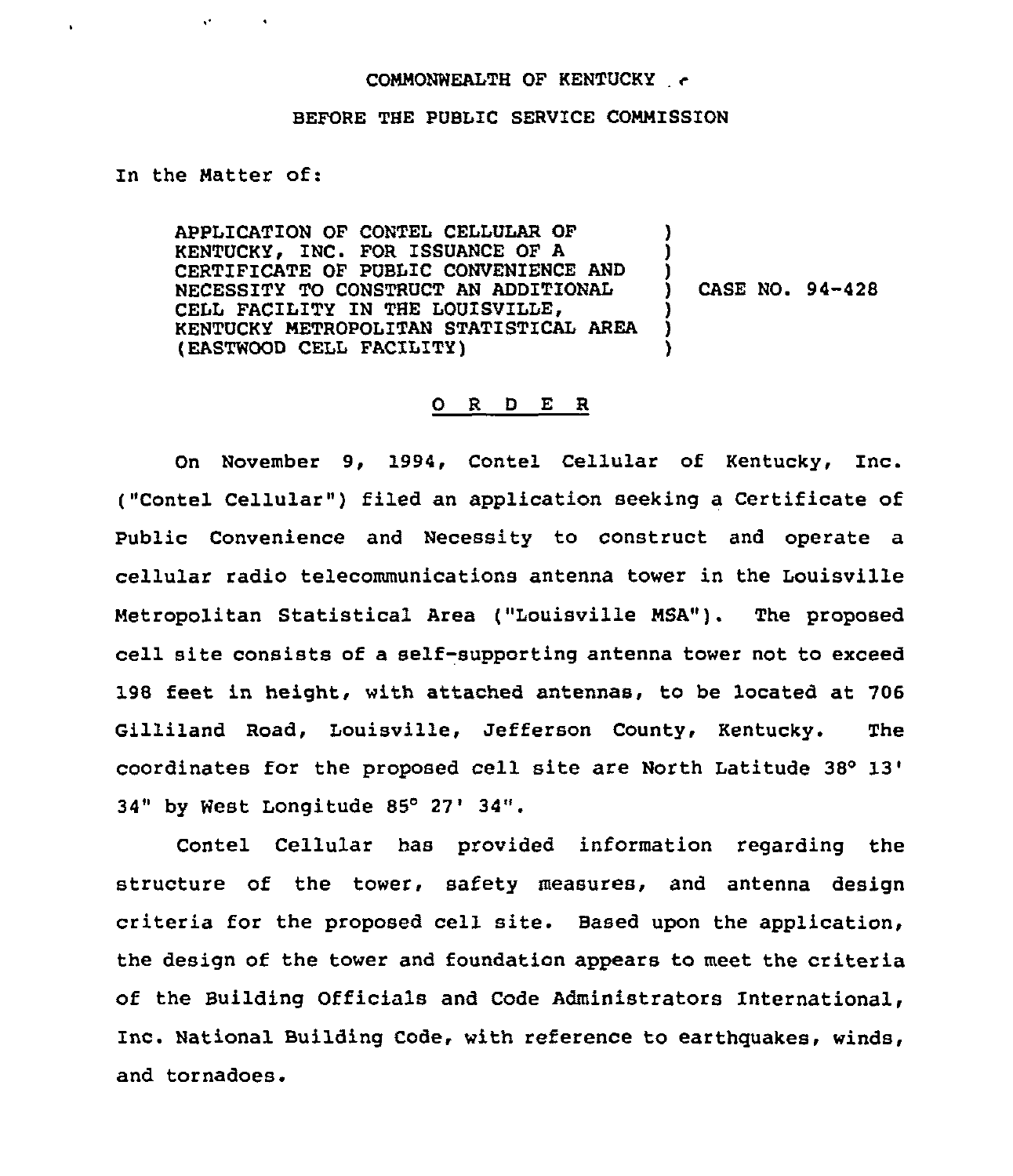Pursuant to KRs 100.324(l), the proposed cell site's construction is exempt from local zoning ordinances. However, Contel Cellular has notified the Louisville/Jefferson County Planning Commission of the proposed construction. Contel Cellular has filed applications with the Federal Aviation Administration ("FAA") and the Kentucky Airport Zoning Commission ("KAZC") seeking approval for the construction and operation of the proposed cell site. Both applications are pending.

Contel Cellular has filed notices verifying that each person who owns or uses property within 500 feet of the proposed cell site has been notified of the pending construction. The notice solicited any comments and informed the property owners and residents of their right to intervene. The Commission received one letter opposing the proposed construction, but no requests for intervention or a public hearing were received.

Pursuant to KRS 278.280, the Commission is required to determine proper practices to be observed when it finds, upon complaint or on its own motion, that the facilities of any utility subject to its jurisdiction are unreasonable, unsafe, improper, or insufficient. To assist the Commission in its efforts to comply with this mandate, Contel Cellular should notify the Commission if it does not use this antenna tower to provide cellular radio telecommunications services in the manner set out in its application and this Order. Upon receipt of such notice, the Commission may, on its own motion, institute proceedings to

 $-2-$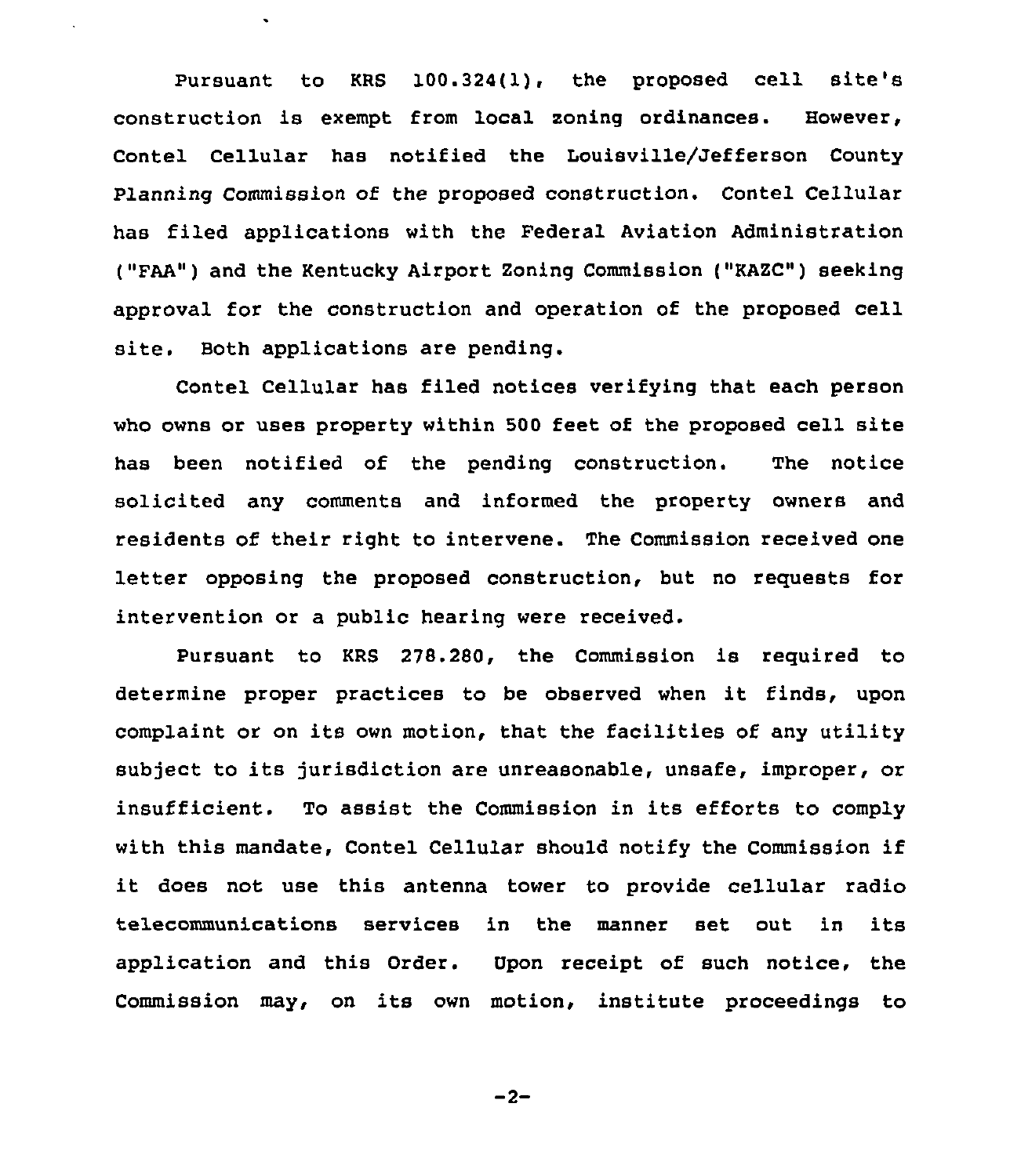consider the proper practices, including removal of the unused antenna tower, which should be observed by Contel Cellular.

The Commission, having considered the evidence of record and being otherwise sufficiently advised, finds that Contel Cellular should be granted a Certificate of Public Convenience and Necessity to construct and operate the proposed cell site in the Louisville NSa under its currently approved tariff.

IT IS THEREFORE ORDERED that:

**Contract Contract** 

1. Contel Cellular be and it hereby is granted <sup>a</sup> Certificate of Public Convenience and Necessity to construct and operate a self-supporting antenna tower not to exceed 198 feet in height, with attached antennas, to be located at 706 Gilliland Road, Louisville, Jefferson County, Kentucky. The coordinates for the proposed cell site are North Latitude 3S'3'4" by West Longitude  $85^{\circ}$  27' 34".

2. Contel Cellular shall file a copy of the final decisions regarding its pending FaA and KAZC applications for the proposed construction within 10 days of receiving these decisions.

3. Contel Cellular shall immediately notify the Commission in writing, if, after the antenna tower is built and utility service is commenced, the tower is not used for a period of <sup>3</sup> months in the manner authorized by this Order.

 $-3-$